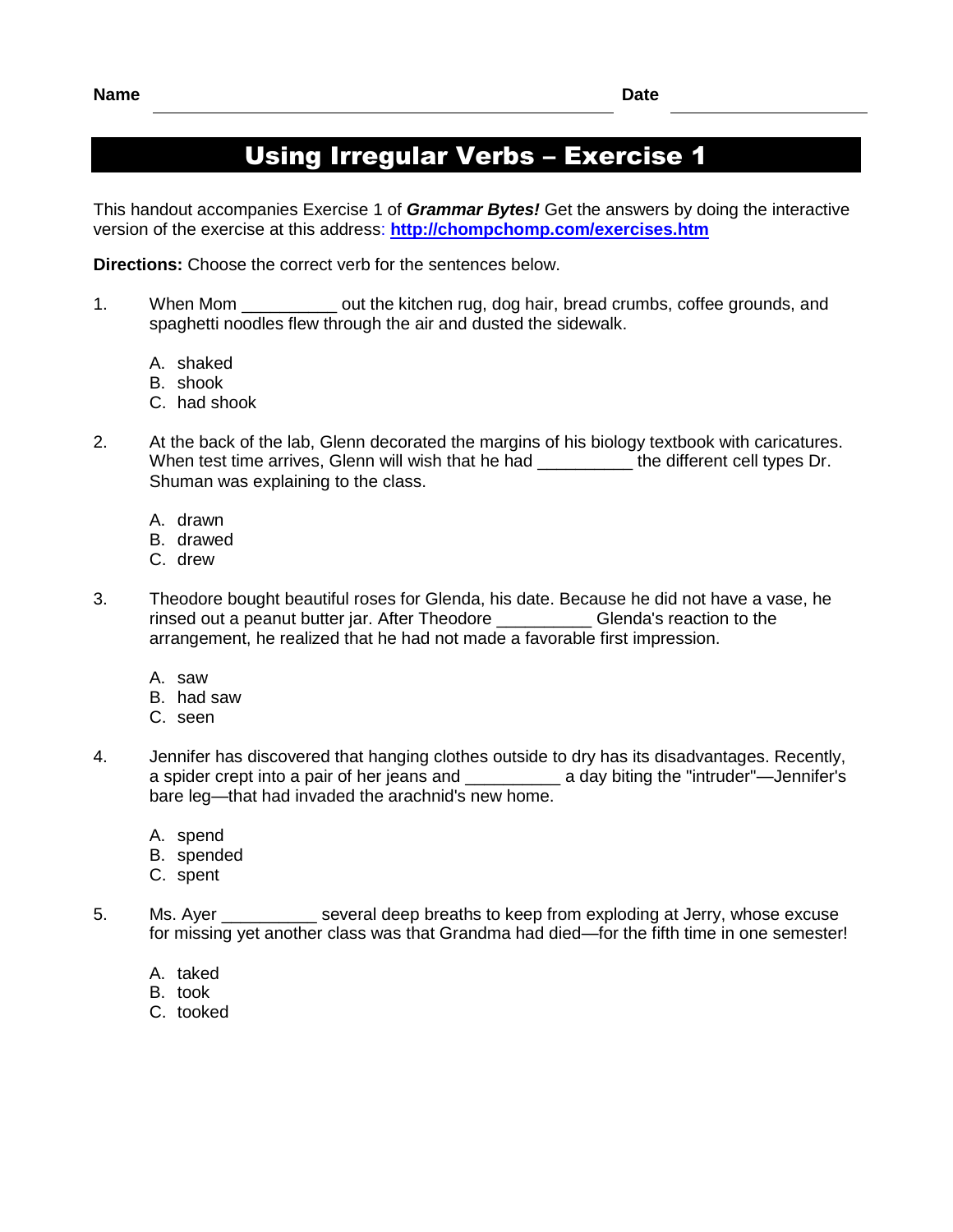- 6. Diane always wonders where she will next discover a pair of her husband's dirty socks. Yesterday Mike \_\_\_\_\_\_\_\_\_\_\_ two in the refrigerator next to a carton of orange juice.
	- A. leaved
	- B. leaft
	- C. left
- 7. When Richie jammed the photocopier for the eighth time, Sharon, the administrative assistant, picked up a heavy stapler and \_\_\_\_\_\_\_\_\_\_ it at his head.
	- A. through
	- B. throwed
	- C. threw
- 8. Because her hands were still slippery from the dishwater, Marilyn dropped the watermelon, which \_\_\_\_\_\_\_\_\_\_\_\_ on the floor in an explosion of pulp and seeds.
	- A. busted
	- B. bursted
	- C. burst
- 9. On his way to an interview at the bank, Geraldo stepped in gum. Nervous about the meeting, he failed to notice the candy wrapper and leaves that **we allocate that heaven** to his shoe as he walked from the parking garage to the lobby.
	- A. sticked
	- B. stuck
	- C. stucked
- 10. On Christmas Eve, Captain Beane wore a pair of antlers while greeting passengers boarding his 727. The costume \_\_\_\_\_\_\_\_\_\_ little trust in Louise, whose fear of flying required a *serious* pilot.
	- A. built
	- B. build
	- C. builded
- 11. Jim would have the difficult and dirty job of cleaning the slimy gutters if the blue sky, seventy-degree weather, and new titanium graphite driver had not summoned him to the golf course.
	- A. began
	- B. begun
	- C. beginned
- 12. After losing electricity during a hurricane, the Martinez family \_\_\_\_\_\_\_\_\_\_\_ candles, speared hot dogs on pencils, and roasted the wieners over this makeshift barbecue.
	- A. lit
	- B. lited
	- C. litted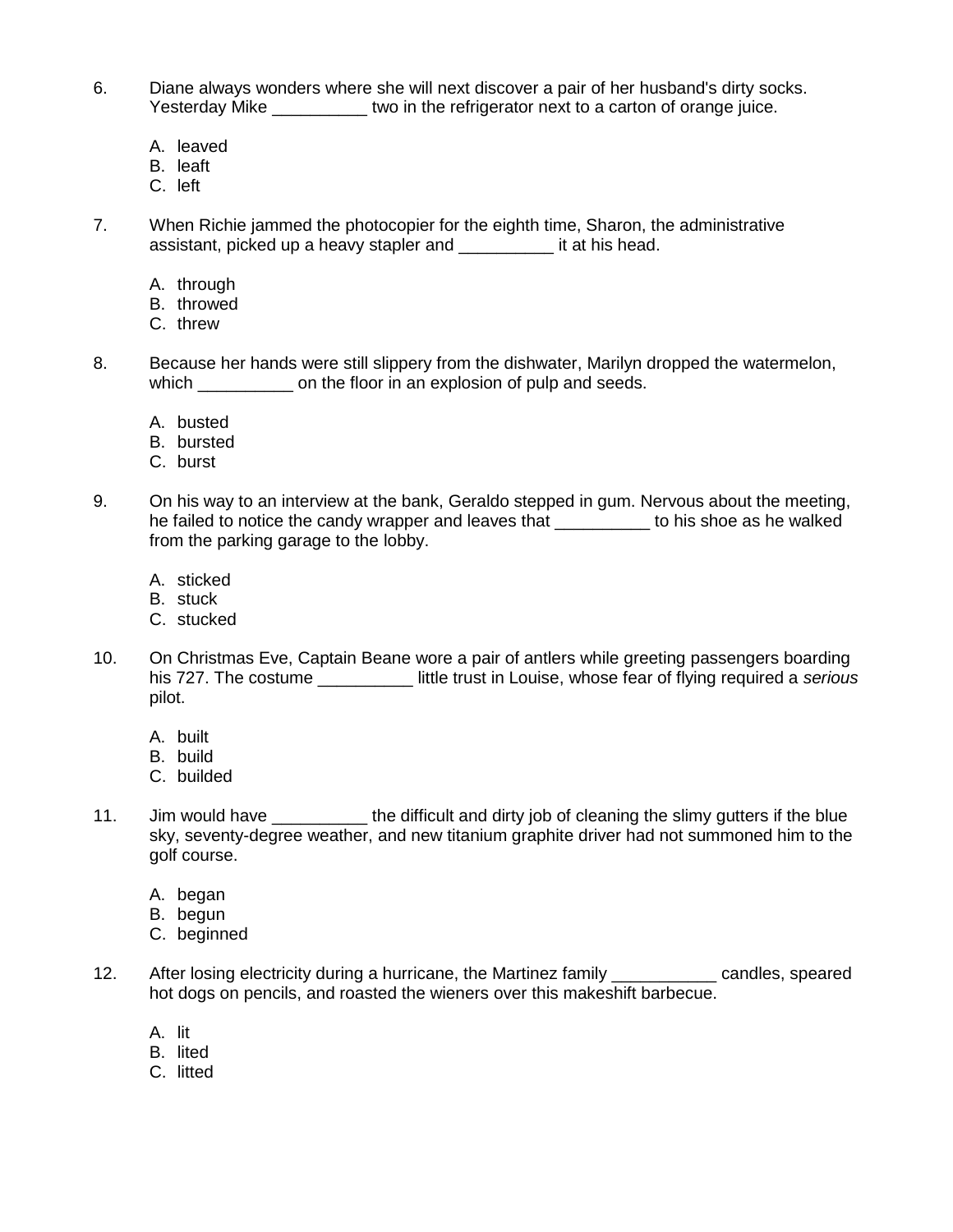- 13. Because Nigel had \_\_\_\_\_\_\_\_\_ to the supermarket with this week's grocery money, Shirley expected him to return with bread, milk, and other essentials. Boy, was she angry when he came home with fifty dollars worth of losing lottery tickets!
	- A. gone
	- B. went
	- C. goed
- 14. When Henry opened the vegetable crisper at the bottom of the refrigerator, the puddle of rotting lettuce that he discovered \_\_\_\_\_\_\_\_\_\_\_\_\_ up the kitchen for the rest of the day.
	- A. stinked
	- B. stank
	- C. stanked
- 15. Whenever Mike \_\_\_\_\_\_\_\_ his Cessna 152, a small airplane, he worried about running out of fuel, hitting birds, and being abducted by alien spaceships.
	- A. flied
	- B. flown
	- C. flew
- 16. Audrey had just into her first forkful of omelet when she noticed mushrooms in the egg. Because she was highly allergic to this vegetable, she had to spit the mouthful into her napkin, wiping her tongue with a clean corner.
	- A. bited
	- B. bitt
	- C. bitten
- 17. Maria **Influenty** Maria triangled from the cold glass of soda, trying to extinguish the anger that, lava-like, threatened to explode at her husband Darren, who had spent the day watching college football instead of mowing the lawn.
	- A. drinked
	- B. drank
	- C. drunk
- 18. Raphael would have \_\_\_\_\_\_\_\_\_\_\_ jeans and a T-shirt to the interview if he thought such attire would land him the job. Because he knew better, Raphael struggled into a scratchy suit that made him feel as though ants were crawling over his skin.
	- A. wore
	- B. worn
	- C. worned
- 19. At first, Rose to tolerate Simon's lack of punctuality. His good looks compensated for her having to wait an extra ten or fifteen minutes. But once Simon's tardiness hit half an hour, Rose dumped him for a boyfriend who looked at his watch.
	- A. chose
	- B. choose
	- C. choosed